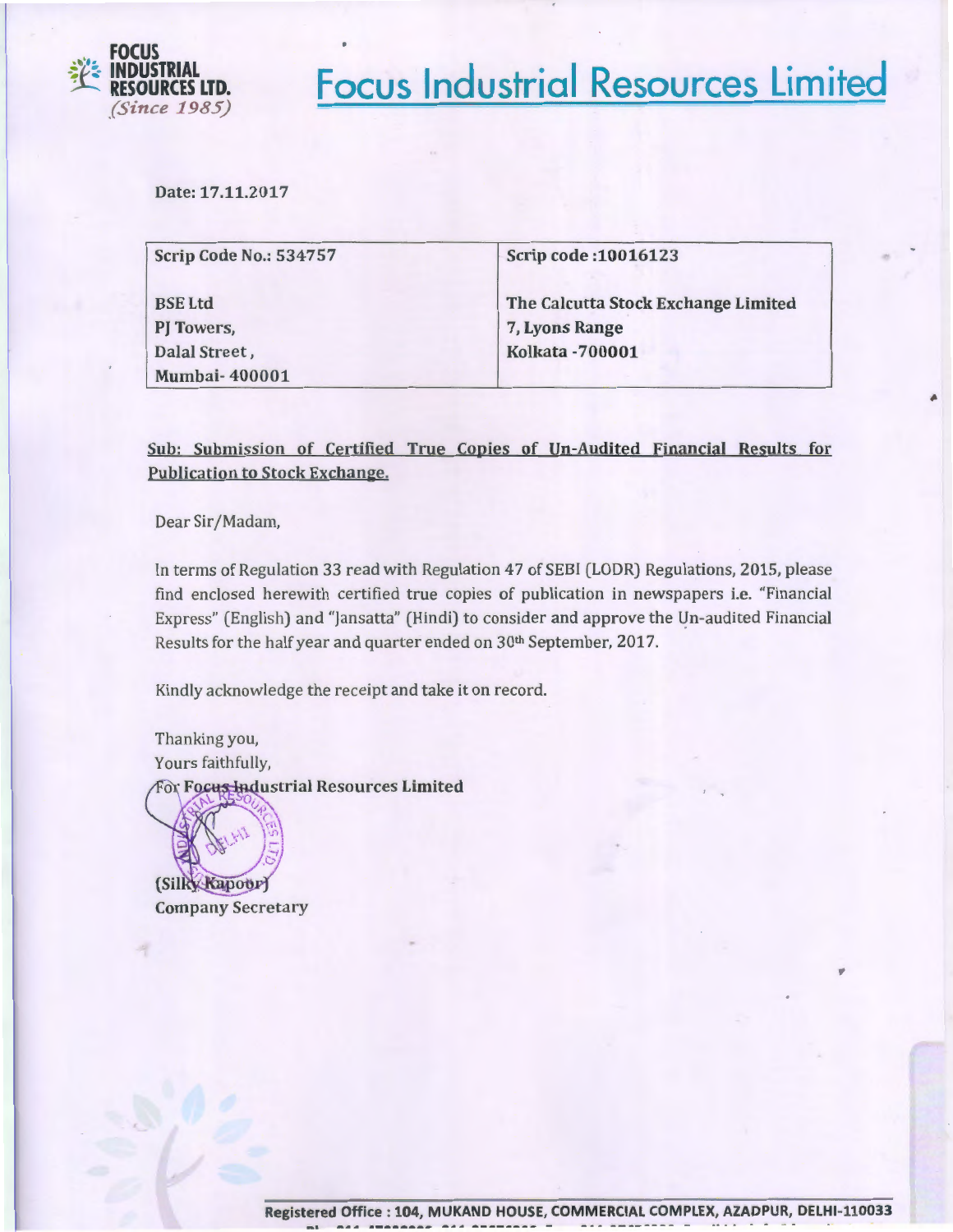

**Bilcare** 

Research

**Bilcare Limited** Regd. Office: 1028, Shiroli, Pune 410 505. Tel: +91 2135 304200 Fax: +91 2135 224068 Email: investor@bllcare.com Website: www.bilcare.com

**ACB (INDIA) LIMITED** CIN: U10102DL1997PLC085837<br>Regd. Office: C-102, L.G.F., New Multan Nagar, Surya Enclave, New Delhi-110056<br>Tel: +91 11 2529 1567;<br>Website: www.achindia.com: Email: +91 11 2529 1567; Website:  $WWW$ 

Quarter ended

30-09-2016

Un-audited

746,374.00

697,874.00

697,874.00

482,234,00

482,234.00

12,450,000

 $0.39$ 

 $0.39$ 

Sdl-

**Director** 

**Kuldip Sharma** 

DIN: 06746475

(Rs. in Lakhs)

**Six Months** 

Ended

30-09-2017

**UNAUDITED** 

8172

 $0.15$ 

 $0.15$ 

 $0.15$ 

 $\Omega$ 

 $0.00$ 

 $0.00$ 

Srll.

(Mamta Jindal)

**DIN:00085096** 

Director

121942

4046

 $0.21$ 

 $0.21$ 

 $0.21$ 

 $\overline{0}$ 

 $0.00$ 

 $0.00$ 

 $0.59$ 

 $0.59$